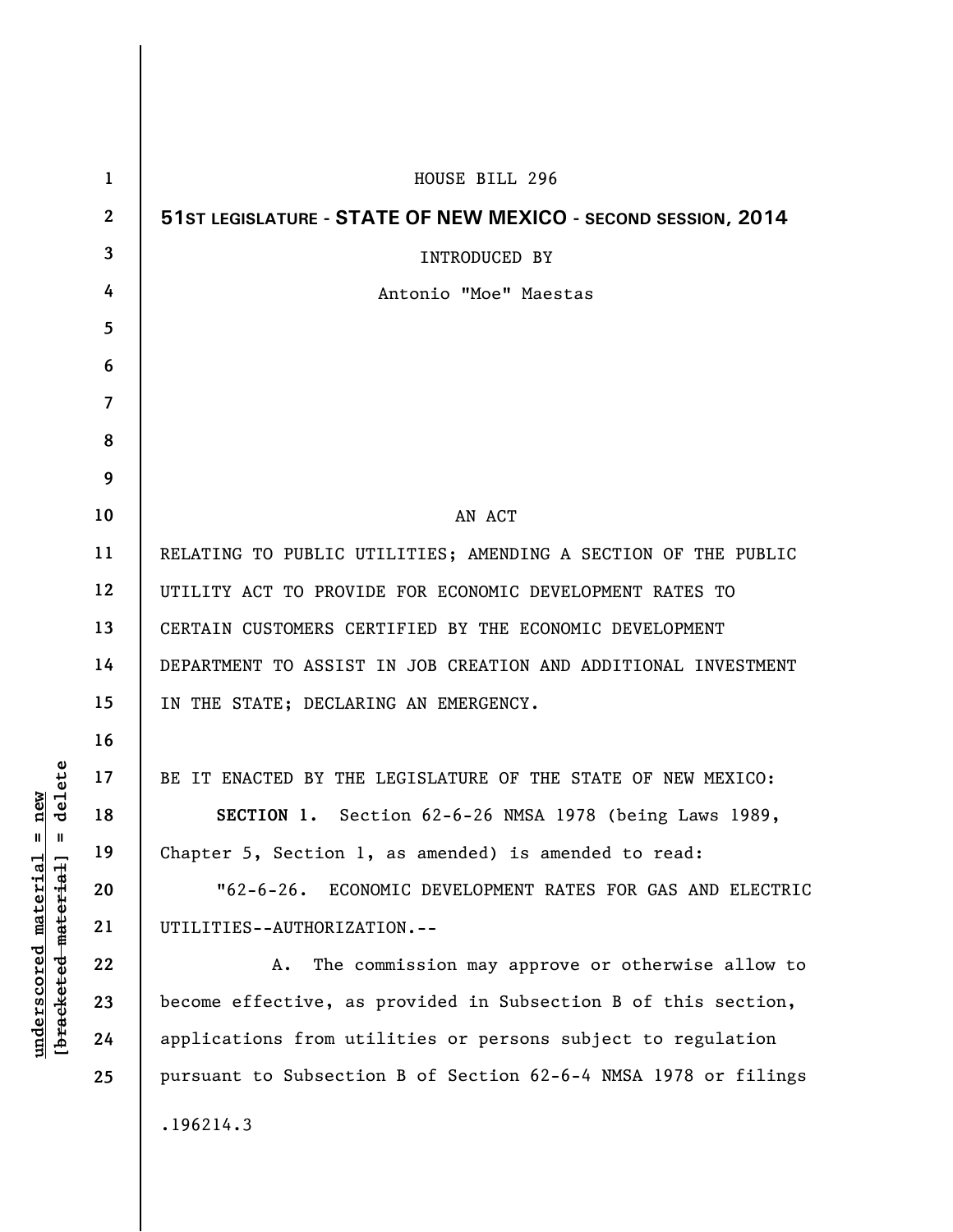**1 2 3 4 5 6 7 8 9 10 11 12**  by cooperative utilities pursuant to Subsection F of Section 62-8-7 NMSA 1978, as appropriate, for special rates or tariffs in order to prevent the loss of customers, to encourage customers to expand present facilities and operations in New Mexico and to attract new customers where necessary or appropriate to promote economic development in New Mexico; [Any such special rates or tariffs shall be designed so as to recover at least the incremental cost of providing service to such customers] provided, however, that the commission shall approve or otherwise allow to become effective an economic development rate pursuant to a contract that meets the requirements of Subsection C of this section.

B. The commission may approve or otherwise allow to become effective applications from utilities or persons subject to regulation pursuant to Subsection B of Section 62-6-4 NMSA 1978 and filings by cooperative utilities pursuant to Subsection F of Section 62-8-7 NMSA 1978 for economic development rates and rates designed to retain load for gas and electric utility customers; provided, however, that the commission shall approve or otherwise allow to become effective an economic development rate pursuant to a contract that meets the requirements of Subsection C of this section. For purposes of this section and Section 62-8-6 NMSA 1978, economic development rates and rates designed to retain load are rates set at a level lower than the corresponding service rate for .196214.3

 $- 2 -$ 

delete **[bracketed material] = delete**  $underscored material = new$ **underscored material = new**  $\mathbf{I}$ bracketed material

**13** 

**14** 

**15** 

**16** 

**17** 

**18** 

**19** 

**20** 

**21** 

**22** 

**23** 

**24** 

**25**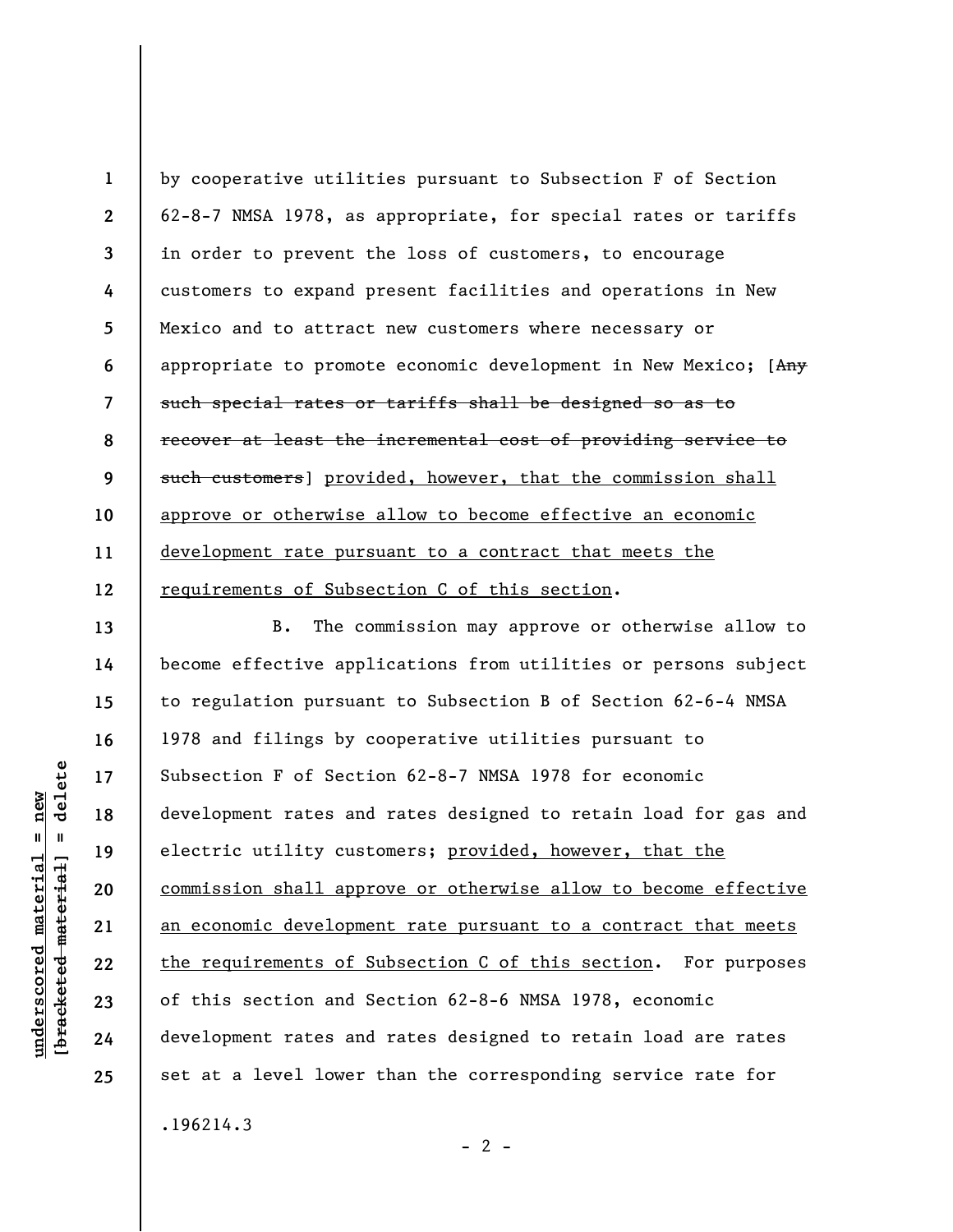**1** 

which a customer would otherwise qualify.

**2 3 4 5 6 7 8 9 10 11 12 13 14 15 16 17 18 19 20 21 22 23 24 25**  C. [Economic development rates shall be approved or otherwise allowed to become effective for an electric utility or persons subject to regulation pursuant to Subsection B of Section 62-6-4 NMSA 1978 or filings by cooperative utilities pursuant to Subsection F of Section 62-8-7 NMSA 1978 only when the utility or the substantially full requirements supplier of the utility has excess capacity. For purposes of this section, "excess capacity" means the amount of electric generating and purchased power capacity available to the utility or such supplier that is greater than the utility's or such supplier's peak load plus a fixed percentage reserve margin set by the commission.] An electric utility may enter into a contract with an eligible customer to provide an economic development rate that fixes a rate for no more than seven years that recovers at least the incremental cost of providing service to the customer. The commission shall allow the economic development contract rate to go into effect without hearing no later than thirty days after the contract has been filed with the commission, unless the commission finds that there is probable cause to believe that the contract rate may not meet the requirements of this subsection. If the commission determines that probable cause does exist, to assure that the requirements of this subsection are met, it shall, after notice and hearing, render a decision no later than ninety days after the date on

delete **[bracketed material] = delete**  $anderscored material = new$ **underscored material = new**  $\mathbf{I}$ bracketed material

.196214.3

 $-3 -$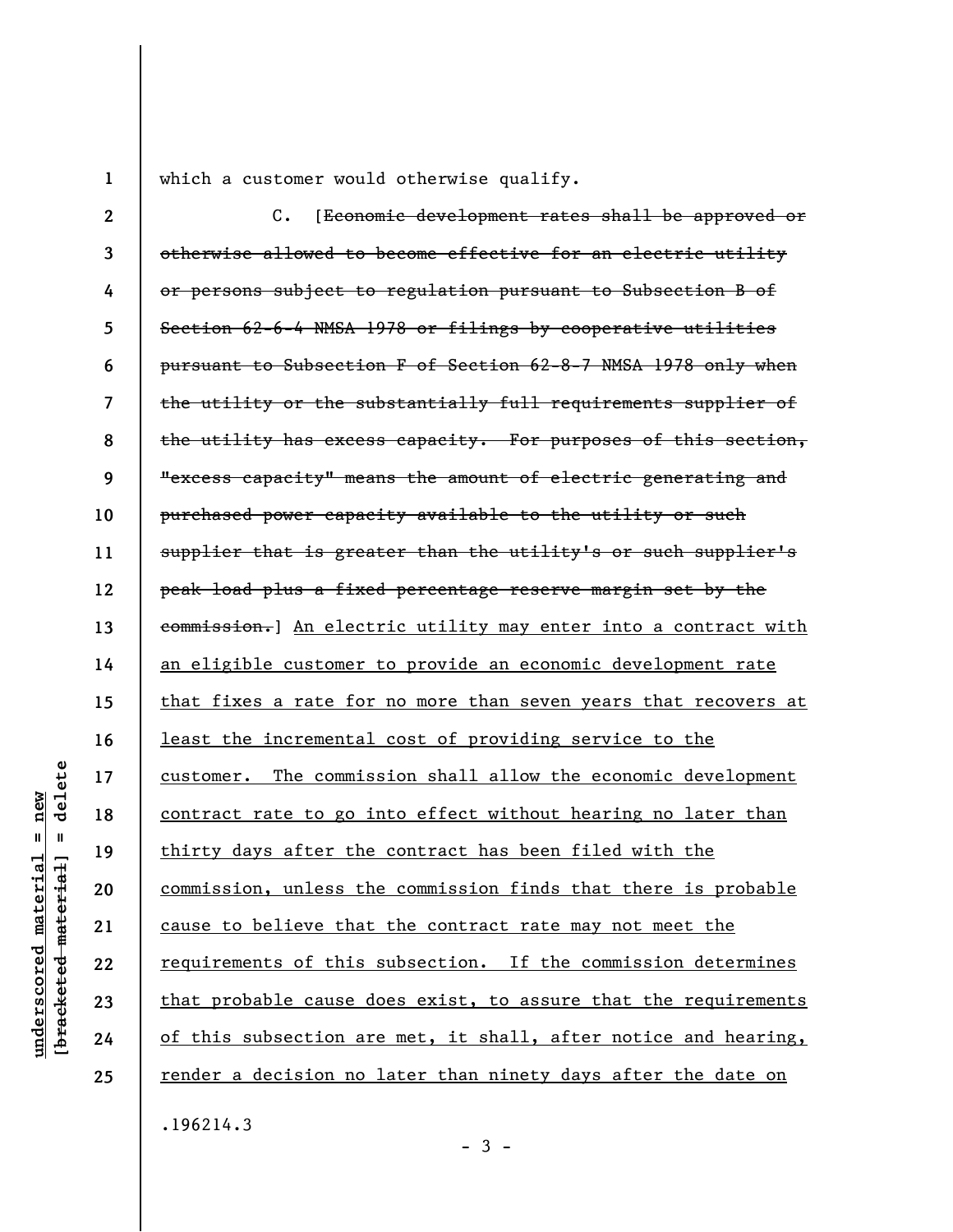| $\mathbf{1}$            | which the contract was filed. If the commission does not act   |
|-------------------------|----------------------------------------------------------------|
| $\boldsymbol{2}$        | by that date, the contract shall go into effect. As used in    |
| $\mathbf{3}$            | this subsection, "incremental cost" means fuel and purchased   |
| 4                       | power costs, costs recoverable from customers pursuant to the  |
| 5                       | Renewable Energy Act and the Efficient Use of Energy Act, and  |
| 6                       | the direct costs of transmission and distribution facilities   |
| $\overline{\mathbf{z}}$ | necessary to provide service to the customer, but "incremental |
| 8                       | cost" does not include system-wide or system expansion costs   |
| 9                       | that provide additional transmission or distribution capacity, |
| 10                      | system reliability or other benefits to other customers.       |
| 11                      | An existing or prospective customer is an<br>D.                |
| 12                      | eligible customer if:                                          |
| 13                      | (1)<br>the existing or prospective customer                    |
| 14                      | provides evidence satisfactory to the utility that:            |
| 15                      | (a) the availability of the economic                           |
| 16                      | development rate is a critical contributing factor in the      |
| 17                      | existing or prospective customer's decision to add new or      |
| 18                      | additional load or in retaining existing load that would       |
| 19                      | otherwise be lost;                                             |
| 20                      | (b) in the case of an existing customer                        |
| 21                      | that is seeking an economic development rate to retain load,   |
| 22                      | the customer has a contract demand at a single location of at  |
| 23                      | least four thousand kilowatts of electric power at its New     |
| 24                      | Mexico facilities under normal operating conditions;           |
| 25                      | (c) in the case of an existing or                              |
|                         |                                                                |

.196214.3

**underscored material = new [bracketed material] = delete**

 $[**bracket**et~~eted matcherial~~] = **delete**$  $underscored material = new$ 

 $- 4 -$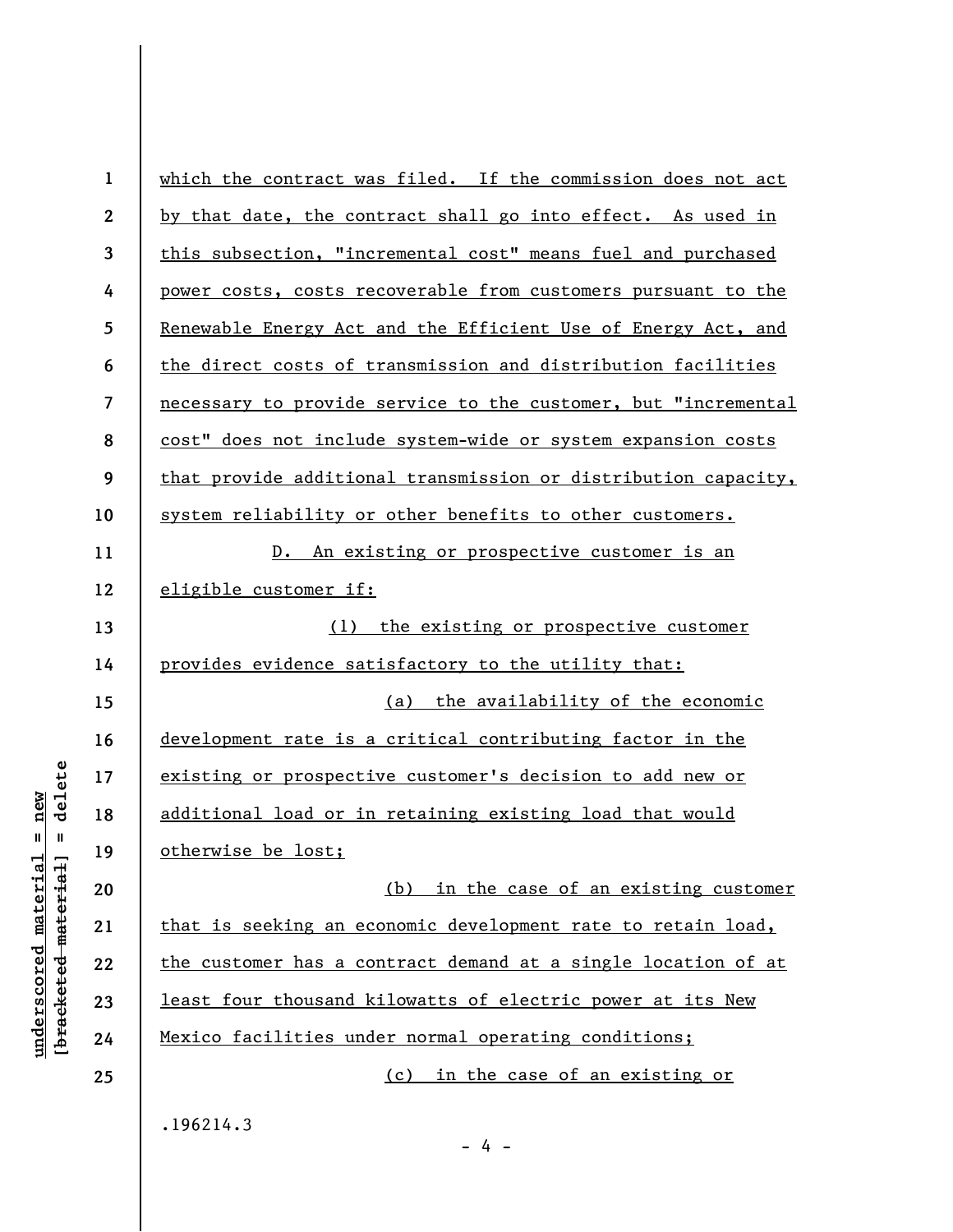| $\mathbf{1}$ | prospective customer seeking an economic development rate to    |
|--------------|-----------------------------------------------------------------|
| $\mathbf{2}$ | add new or additional load, the customer will have a contract   |
| 3            | demand or an additional contract demand at a single location of |
| 4            | at least one thousand kilowatts of electric power at its New    |
| 5            | Mexico facilities under normal operating conditions;            |
| 6            | (d) the existing or prospective customer                        |
| 7            | intends to operate its facilities in New Mexico for at least    |
| 8            | ten years;                                                      |
| 9            | (e) the operation or continued operation                        |
| 10           | of the existing or prospective customer's facility or           |
| 11           | facilities in New Mexico for the ten-year period is             |
| 12           | economically viable under reasonable assumptions and            |
| 13           | projections; and                                                |
| 14           | (f) the existing or prospective customer                        |
| 15           | that is or will be located in New Mexico has or will have sales |
| 16           | revenue at least fifty percent of which is for sales outside    |
| 17           | the state of New Mexico; or                                     |
| 18           | the existing or prospective customer<br>(2)                     |
| 19           | receives a certificate of eligibility from the economic         |
| 20           | development department. The economic development department     |
| 21           | shall issue a certificate of eligibility within fifteen days of |
| 22           | the filing of an application by an existing or prospective      |
| 23           | utility customer if the customer demonstrates to the reasonable |
| 24           |                                                                 |
|              | satisfaction of the economic development department that, in    |
| 25           | addition to the conditions provided in Paragraph (1) of this    |

 $- 5 -$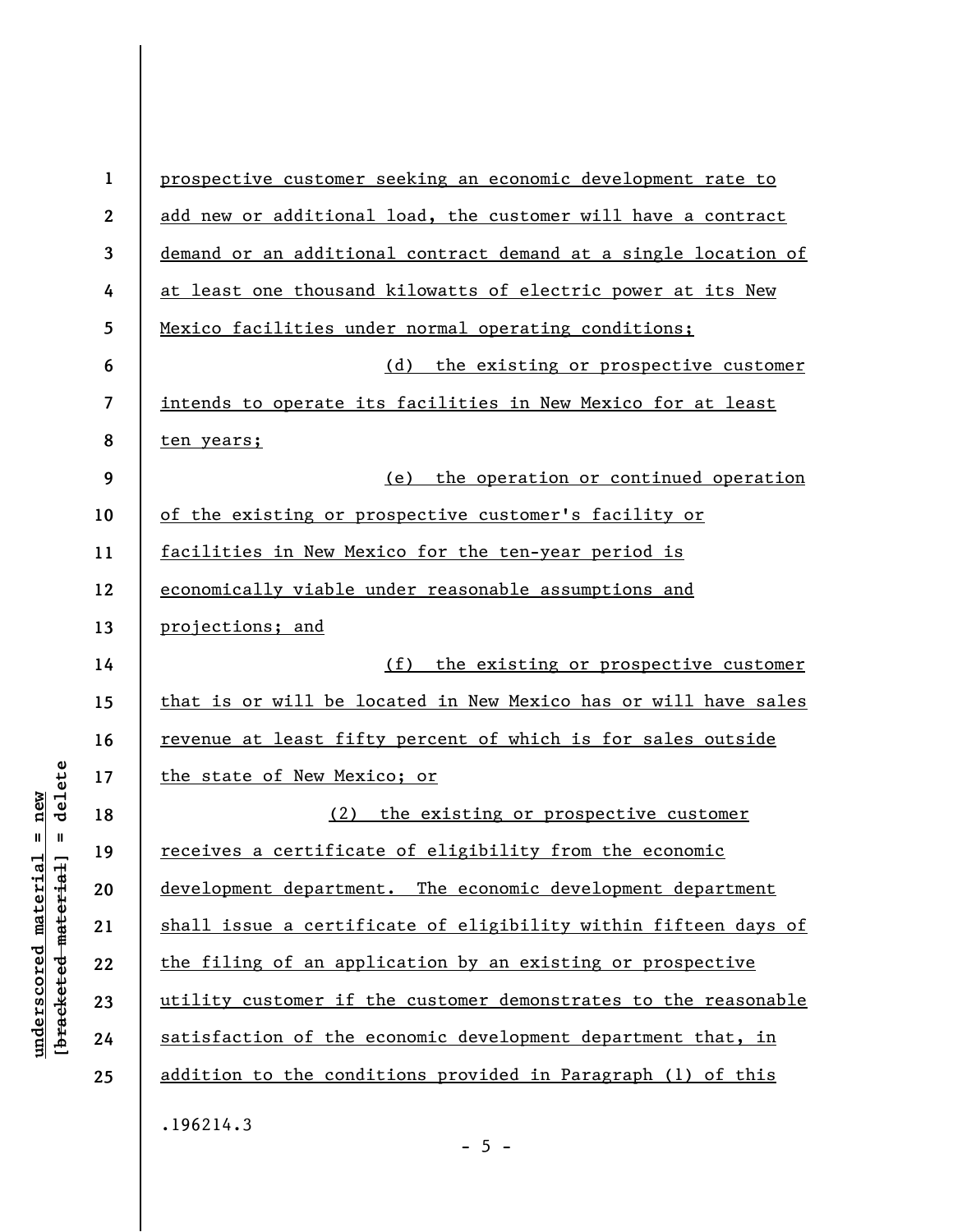| $\mathbf 1$  | subsection:                                                         |
|--------------|---------------------------------------------------------------------|
| $\mathbf{2}$ | (a) in the case of an existing customer                             |
| 3            | seeking an economic development rate to retain load, the            |
| 4            | customer will retain at least twenty full-time jobs in New          |
| 5            | Mexico with a minimum annual salary of forty thousand dollars       |
| 6            | (\$40,000), and in the case of an existing or prospective           |
| 7            | customer that is seeking an economic development rate to add        |
| 8            | additional or new load, the customer will create at least           |
| 9            | twenty full-time jobs in New Mexico with a minimum annual           |
| 10           | salary of forty thousand dollars (\$40,000);                        |
| 11           | (b) in the case of an existing customer                             |
| 12           | seeking an economic development rate to retain load, the            |
| 13           | customer has invested not less than five million dollars            |
| 14           | $($ \$5,000,000) in fixed assets, including machinery and equipment |
| 15           | in New Mexico, and in the case of an existing or prospective        |
| 16           | customer that is seeking an economic development rate to add        |
| 17           | additional or new load, the customer will invest not less than      |
| 18           | five million dollars (\$5,000,000) in fixed assets, including       |
| 19           | machinery and equipment, in New Mexico; and                         |
| 20           | (c) the existing or prospective customer                            |
| 21           | that is or will be located in New Mexico has sales revenue at       |
| 22           | least fifty percent of which is for sales outside the state of      |
| 23           | New Mexico.                                                         |
| 24           | In issuing a certificate of eligibility, the<br>E.                  |
| 25           | economic development department shall prescribe reasonable          |
|              | .196214.3                                                           |

- 6 -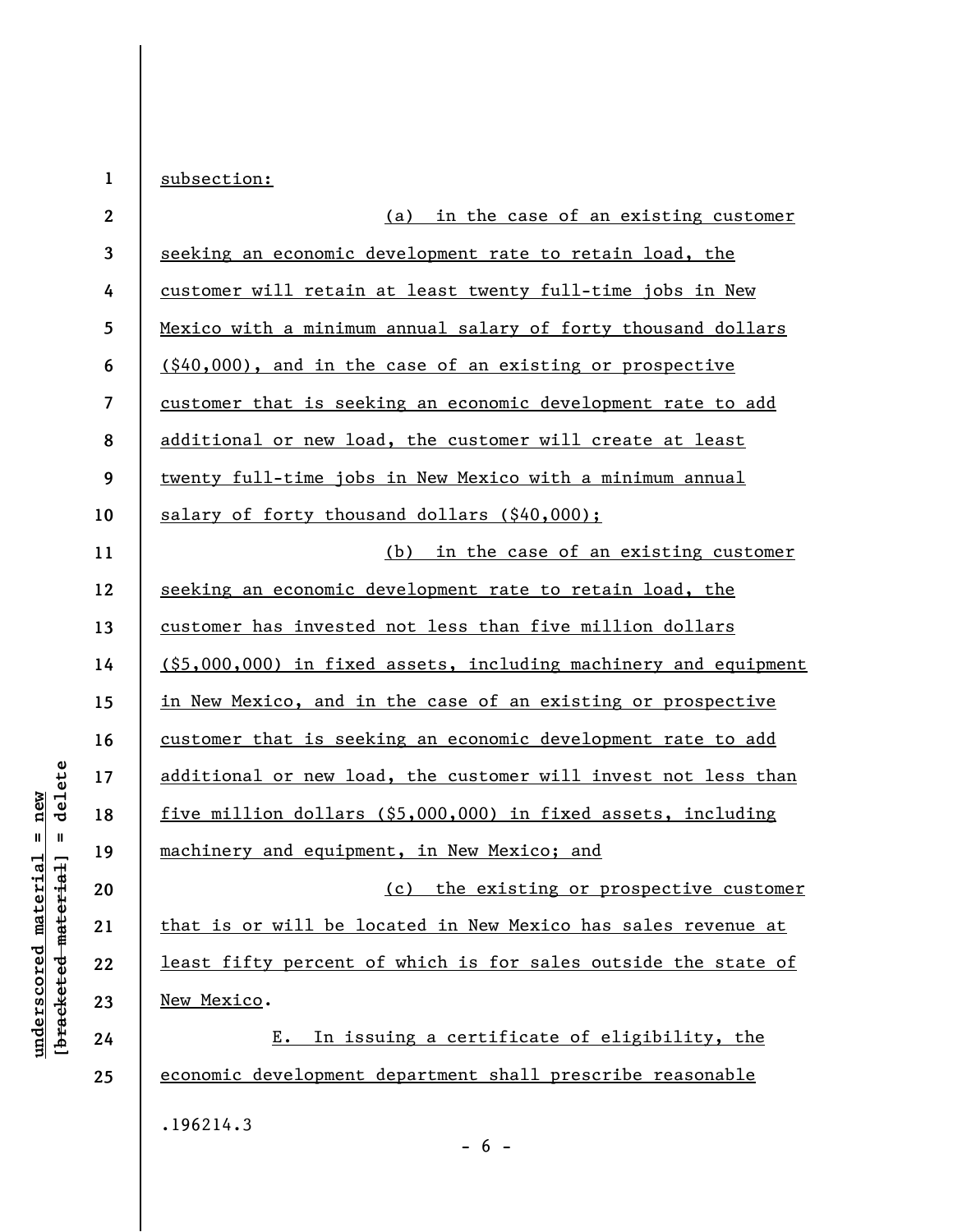| $\mathbf{1}$            | terms and conditions necessary to assure that the contract     |
|-------------------------|----------------------------------------------------------------|
| $\boldsymbol{2}$        | demand, job creation or retention and investment requirements  |
| $\overline{3}$          | for a certificate of eligibility are achieved, including       |
| 4                       | establishing reasonable development milestones and requiring   |
| 5                       | the customer to demonstrate through progress reports, or       |
| 6                       | otherwise, its achievement of the milestones.                  |
| $\overline{\mathbf{z}}$ | F. A customer that accepts the terms and conditions            |
| 8                       | for eligibility in Subsection D of this section by paying      |
| 9                       | economic development rates lower than would otherwise be       |
| 10                      | applicable to the customer, but does not in fact fulfill the   |
| 11                      | commitments necessary for eligibility, shall be liable to the  |
| 12                      | utility for the difference between the economic development    |
| 13                      | rate and the rate otherwise applicable to the customer. The    |
| 14                      | customer shall provide reasonable assurances to the utility    |
| 15                      | that it will fulfill the commitments necessary for eligibility |
| 16                      | specified in Subsection D of this section, including deposits  |
| 17                      | or bonds to guarantee payment to the utility of the difference |
| 18                      | between the economic development rate and the rate that would  |
| 19                      | have otherwise been applicable to the customer's service.      |
| 20                      | The commission shall allow a utility to recover,<br>G.         |
| 21                      | through the ratemaking process, the full amount of the         |
| 22                      | difference between the revenue recovered under the contract    |
| 23                      | economic development rate and the revenue the utility would    |
| 24                      | have recovered under the rate the customer would have paid if  |
| 25                      | the customer were not on the economic development rate.        |
|                         | .196214.3                                                      |

 $[**bracket**et~~eted matcherial~~] = **delete**$ **[bracketed material] = delete**  $underscored material = new$ **underscored material = new**

- 7 -